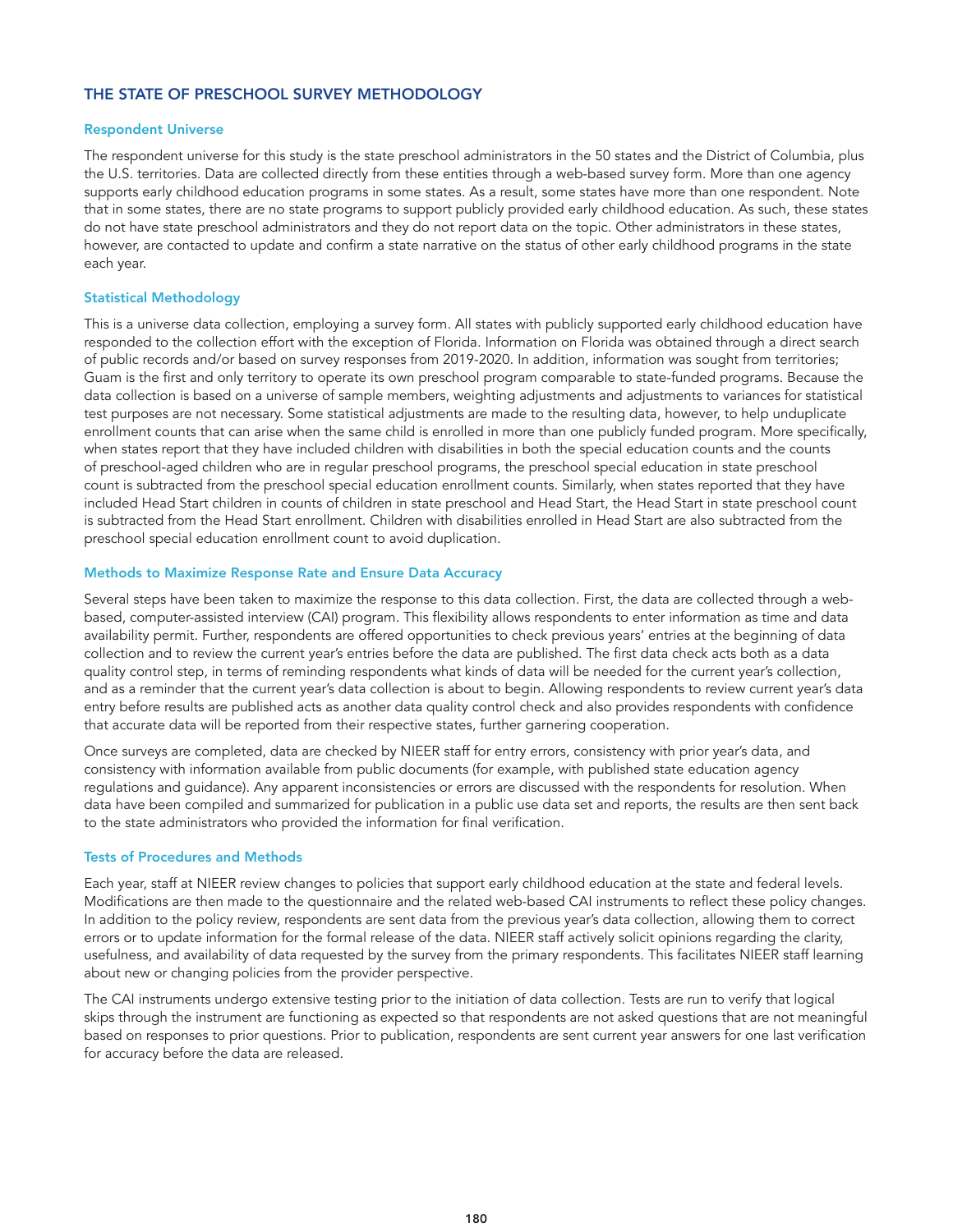All initiatives included in the current report meet the criteria outlined by NIEER, which defines state preschool education programs as initiatives that are funded and directed by the state to support group learning experiences for preschool-age children, usually ages 3 and 4. For more information about these criteria, please see, "What Qualifies as a State Preschool Program?" on page 25. This report covers the same initiatives as the 2020 report with the following exceptions:

- the Hawaii Charter Schools program is being reported as a separate program for the first time, in addition to the Executive Office on Early Learning Public Prekindergarten program
- information about the Kansas Preschool Pilot and Kansas Preschool-Age At-Risk programs are being reported together as one program since their program standards are nearly identical
- the Michigan Developmental Kindergarten program is included for the first time
- the Massachusetts UPK program has changed its funding stream and structure (but has the same name)
- the Washington Transitional Kindergarten program is included for the first time
- the Wisconsin Head Start State Supplement program is no longer included in the report

The survey included yes or no questions, questions that asked state administrators to select which of several choices best described their program, and open-ended questions. The survey included questions on access, program administration, operating schedule, child eligibility and reassessment, program standards, statewide early learning standards, curriculum, personnel, resources, structured observations of classroom quality, child assessments, and important changes to the program since the last survey. This year the survey also included questions about the ongoing impacts of the COVID-19 pandemic on state-funded preschool during the 2020-2021 school year and at the start of the 2021-2022 school year.

## Collection of Non-Survey Data

Although most of the data in this report were collected through the surveys, there are a few exceptions. Total federal, state, and local expenditures on K–12 education in the 2020-2021 school year were calculated by NIEER based on data from the National Education Association's report, Rankings of the States 2020 and Estimates of School Statistics 2021. Total K–12 spending for each state includes current operating expenditures plus annual capital outlays and interest on school debt. This provides a more complete picture of the full cost of K–12 education than including only current operating expenditures, which underestimate the full cost. Our estimate of K-12 expenditures is also more comparable to total preschool spending per child because this funding generally must cover all costs, including facilities. Expenditure per child was calculated for each state by dividing total expenditures by the Fall 2020 enrollment. We estimated the breakdown of expenditure per child by source, based on the percentages of revenue receipts from federal, state, and local sources in each state.

The Administration for Children and Families (ACF) and the Office of Head Start in the U.S. Department of Health and Human Services were the sources of data on federal Head Start spending and enrollment and Head Start enrollment supported by state match. In addition, some data were obtained through the Head Start Program Information Reports (PIR) for the 2020-2021 program year. States were asked about state supplements to Head Start as part of the main survey this year. ACF reports the total number of Head Start slots nationally and per state. The number of funded Head Start slots for 3- and 4-year-olds is estimated using the age-breakdown of the cumulative enrollment information from the PIR, applied to the number of slots reported by ACF. Enrollment in American Indian/Alaska Native (AI/AN) Head Start programs is calculated in a similar way and included in each state's total. Enrollment in Migrant Seasonal Head Start (MSHS) is based on information provided in the PIR and is also included in each state's total. Total funding for each state includes Head Start as well as AI/ AN and MSHS. Spending per child is calculated for each state by dividing the total Head Start spending by the funded enrollment, both provided by ACF. For MSHS, only total national spending and enrollment were provided by ACF and includes children birth to 5. To get state-specific estimates, we estimated the percent of children and funding in each state using information from the PIR. All data in Appendix B include AI/AN and MSHS when applicable. Information included in the report is specific to Head Start and does not include Early Head Start. Head Start data are provided in Appendix B.

Populations of 3- and 4-year-olds in each state were obtained from the Census Bureau's datasets and are shown in Appendix C. As in the past, NIEER used estimates for the July immediately preceding the program year (e.g., July 2020 for the 2020- 2021 program year) to calculate percentages of 3- and 4-year-olds enrolled in state preschool programs, federal Head Start, and special education.

The U.S. Office of Special Education Programs provided data on special education enrollment in the Individuals with Disabilities Education Act Preschool Grants program (IDEA Section 619 of Part B) in the 2020-2021 program year. These data are provided in Appendix D.